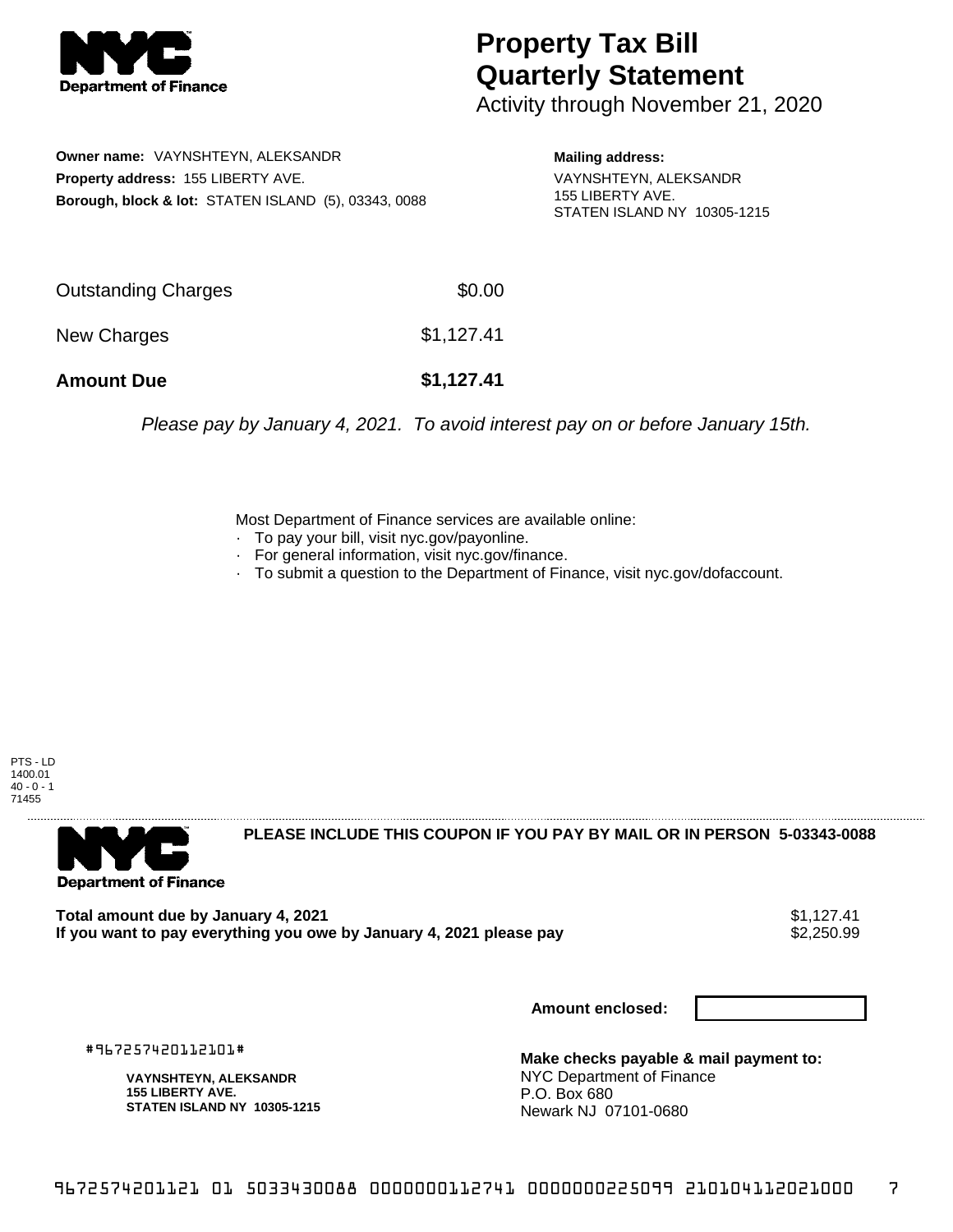

Total credit applied  $$1,141.41$ 

| <b>Billing Summary</b>                                              | <b>Activity Date Due Date</b> |            | Amount                  |
|---------------------------------------------------------------------|-------------------------------|------------|-------------------------|
| Outstanding charges including interest and payments                 |                               |            | \$0.00                  |
| Finance-Property Tax<br><b>Adopted Tax Rate</b>                     |                               | 01/01/2021 | \$1,141.41<br>$$-14.00$ |
| Total amount due                                                    |                               |            | \$1,127.41              |
| <b>Tax Year Charges Remaining</b>                                   | <b>Activity Date</b>          | Due Date   | Amount                  |
| Finance-Property Tax<br><b>Adopted Tax Rate</b>                     |                               | 04/01/2021 | \$1,141.41<br>$$-14.00$ |
| Total tax year charges remaining                                    |                               |            | \$1,127.41              |
| If you want to pay everything you owe by January 4, 2021 please pay |                               |            | \$2,250.99              |
| If you pay everything you owe by January 4, 2021, you would save:   |                               |            | \$3.83                  |
| <b>Overpayments/Credits</b>                                         | <b>Activity Date</b>          | Due Date   | Amount                  |
| <b>Credit Balance</b>                                               |                               | 10/01/2020 | $$-1,141.41$            |

Credit Applied 61,141.41 **51,141.41 10/03/2020 10/03/2020 51,141.41** 

**Total overpayments/credits remaining on account \$0.00**

## **Home banking payment instructions:**

- 1. **Log** into your bank or online bill pay website.
- 2. **Add** the new payee: NYC DOF Property Tax. Enter your account number, which is your boro, block and lot, as it appears here: 5-03343-0088 . You may also need to enter the address for the Department of Finance. The address is P.O. Box 680, Newark NJ 07101-0680.
- 3. **Schedule** your online payment using your checking or savings account.

## **Did Your Mailing Address Change?** If so, please visit us at **nyc.gov/changemailingaddress** or call **311.**

When you provide a check as payment, you authorize us either to use information from your check to make a one-time electronic fund

transfer from your account or to process the payment as a check transaction.